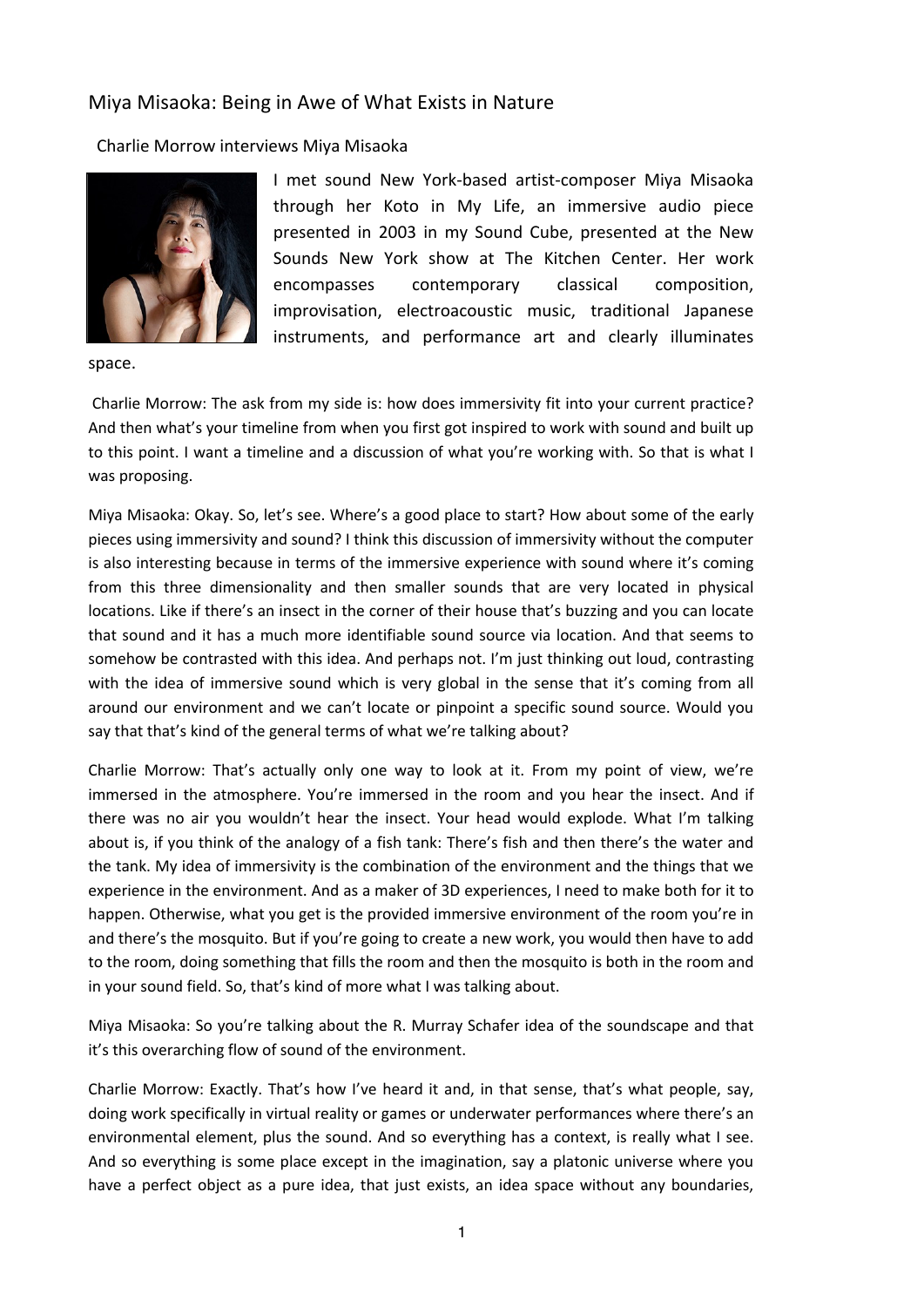which is one of the historic ideas of things totally without context  $-$  just there they were, perfect objects in idea space.

Miya Misaoka: Can you go back to this analogy of the fish and the water in the tank? So do you mean that the fish is swimming in different locations in the tank? You're talking about the water. You're talking about the fish. You're talking about the tank.

Charlie Morrow: I'm talking about all three things. Absolutely. That might be my practice. I didn't want to hear you describe immersivity from my perspective, but rather from yours. How you imagined, how you're hearing the mosquito in the room and your ability to locate it was key. Both. And then if you play an instrument, then the instrument is part of the room where everything is part of something.

Miya Misaoka: Right. I guess you talked earlier about this idea of the perception of the sound, how we perceive it, and then what happens with the vibrations, if they happen and then nobody hears it or sees it. And does that even exist? I think you talked about that. That's a different conversation.

Charlie Morrow: Yeah. I think that's more pure philosophical. A lot of what I'm talking about with immersivity relates to everybody who's involved who I'm interviewing does something with sound and their practices with sound. I'm asking people how working with sound and spatial sound is important to them because spatial sound is immersive sound always. And then just how that thinking evolved because clearly you started maybe playing with a stick in a bicycle wheel or something when you were a kid. Something opened the door of sound in your head. One of our colleagues described walking with his mother as a very small kid in a narrow pathway in his town and that he heard the flutter echo of his footsteps with the sound sort of bounced between the two walls and that experience, which he had over and over again, as a little kid opened up his head and he still thinks back to it as a 70-year-old sound artist. And so I'm basically looking for stories about sound experience.

Miya Misaoka: Well, one possible early experience was I had a cat and I was always holding the cat, petting the cat, touching the cat named Fur, etc. And so you could feel the vibration of the purring, which is a really interesting kind of thing that happens. The purring happens when Fur is happy and content and you're touching it. So there's this very emotional quality of the sound and vibration of the purring of the cat. And I think that had a big influence because the cats were a big part of my life as a child. And that sense of what is that vibration and what's the relationship between the two, because they are different, but overlapping and they're related. I think that is so intriguing. It's always something that's always so intriguing for me now. There's the idea that the cat does this vibration and purring when it's happy and therefore, it's also very calming.

My cat had a bunch of litters and I saw that when she was nursing, the litter, the baby kittens would also purr and that there would be group of purring entities or bodies, and they would almost chorus with each other. I think like when there's six kittens and the mother cat, and they're all they're drinking and they're chorusing with they're purring. It's an interesting experience to behold.

Charlie Morrow: It sure is. It's amazing to hear you describe it when you hear versions of the same sound coming from different critters.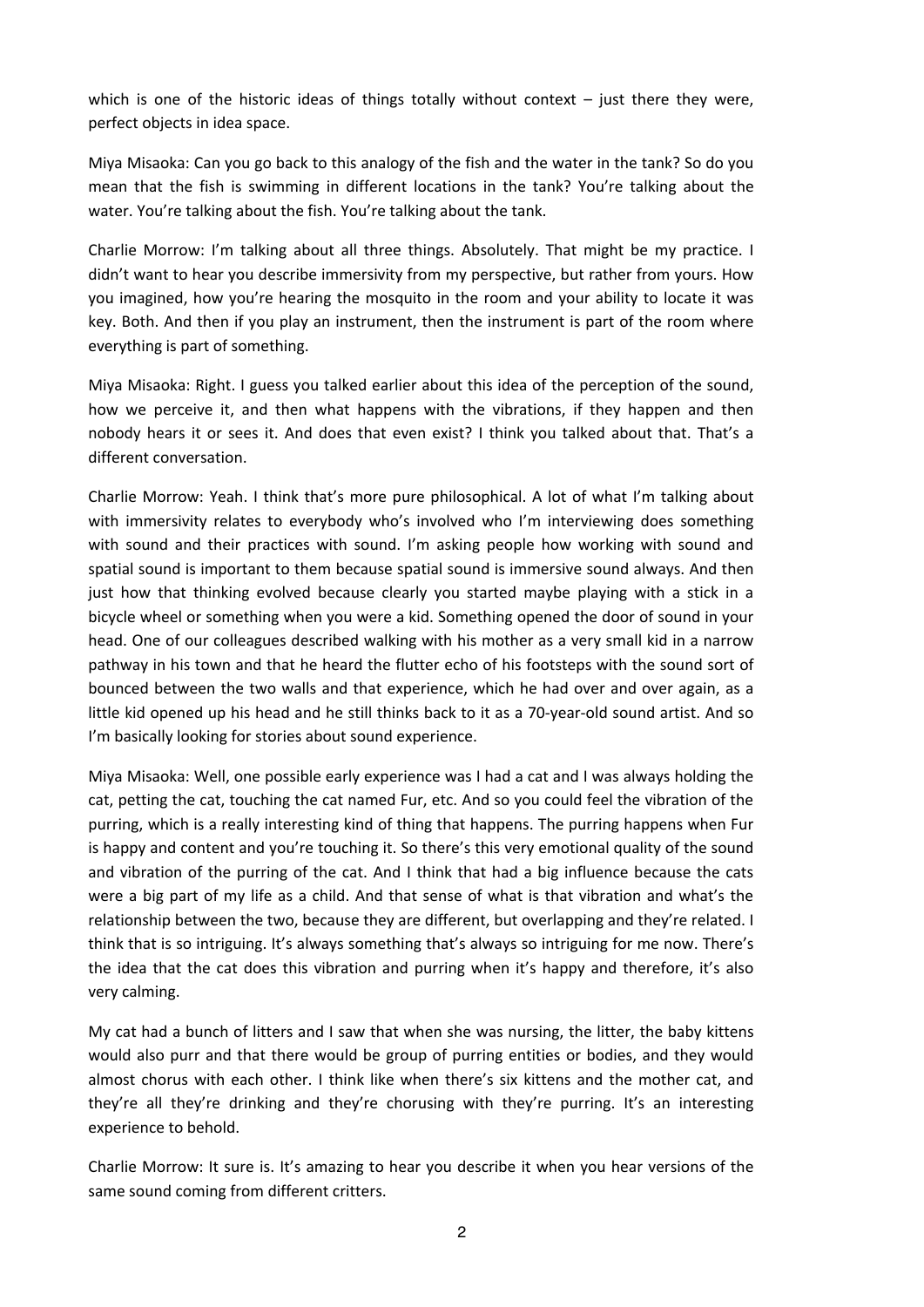Miya Misaoka: And the sound that's so very closely related to what we know is to be in an emotion of calm, happiness, contentment, feeling secure – of course, these are human emotions that we're putting onto animals, but they feel safe and they're drinking, so they seem somewhat content. So there is this feeling and I think that moving on to thinking about working with different kinds of social insects and insects that sound such as the giant Madagascar cockroaches that I worked with for a number of years. Those are social insects and they make an extraordinary sound, not when they're happy, but when they're feeling distressed; they make this incredible electronic, very white noise, very loud sound coming from the insides of the insect.

And so while I'm talking about that piece – that was in 1995 – it was called "Ritual with Giant Hissing Madagascar Cockroaches" and for that piece I was naked on a table and there were 12 Madagascar cockroaches that were crawling over me. And I had laser beams; at the beginning they were burglar alarms that were hacked from Radio Shack. And I recorded these insects because they had such an extraordinary natural sound. And then the samples of their sounds sounded like an electronically produced white noise. But when they crossed the burglar alarm trigger beams, invisible beams, they would, their sounds would be their samples and the sample of their sound would be recreated in the room.

There were also people holding these Tibetan bells that would slowly wander and rove throughout the audience. And so there was this further dimensionality of the sound slowly moving with the bell sounds. One thing about this piece I had in the liner notes for the evening in 1995, is that I talked about it being the idea of the social constructions of race and gender that are projected upon the body as a site for control. And it was based on the fact that as a Japanese-American, all of my relatives were put into Japanese-American prison camps during the war, based on one-sixteenth or one-thirty-second of Japanese blood. This was really an abstract idea of what blood is because that small amount wouldn't have existed because immigrants from Japan hadn't been coming from Japan that long to even have that amount, but it was this abstract amount, I guess, taken from tribal Native American ideas of what they would've called Indians at the time.

So, it was a piece that had to do with this idea of a social construction onto a blank canvas, and that these cockroaches were creating their own landscape on this blank canvas of the body as a metaphor of society, as well as for race and gender. So, that's a long and complex description of the impetus of the piece, but it was performed in a number of places, including the last performance art festival in America, in Cleveland, Ohio, also at UVSA in Groningen, V2 in the Netherlands and it premiered at Intersection for the Arts in San Francisco. But there was also video of closeups of these cockroaches who were cleaning their antennas and doing different kinds of things. And they're crawling all over my body and then they're cleaning themselves or just walking around oblivious. And the shape of the knee is just like a random hill for them, but they do all run towards my feet because it feels, I think, more like a limb for them where they feel safe when they're on a limb. So, that's one of the pieces that was done in 1995.

Charlie Morrow: That's an amazing piece as described.

Miya Misaoka: And related to that was: I traveled with these cockroaches at the time before 9- 11, when it was easier to travel with these large insects. I put them in Tupperware boxes and drilled holes in the Tupperware boxes and wore them in this vest that has all these different pockets. So I put two cockroaches in one pocket and another five in another larger box, on my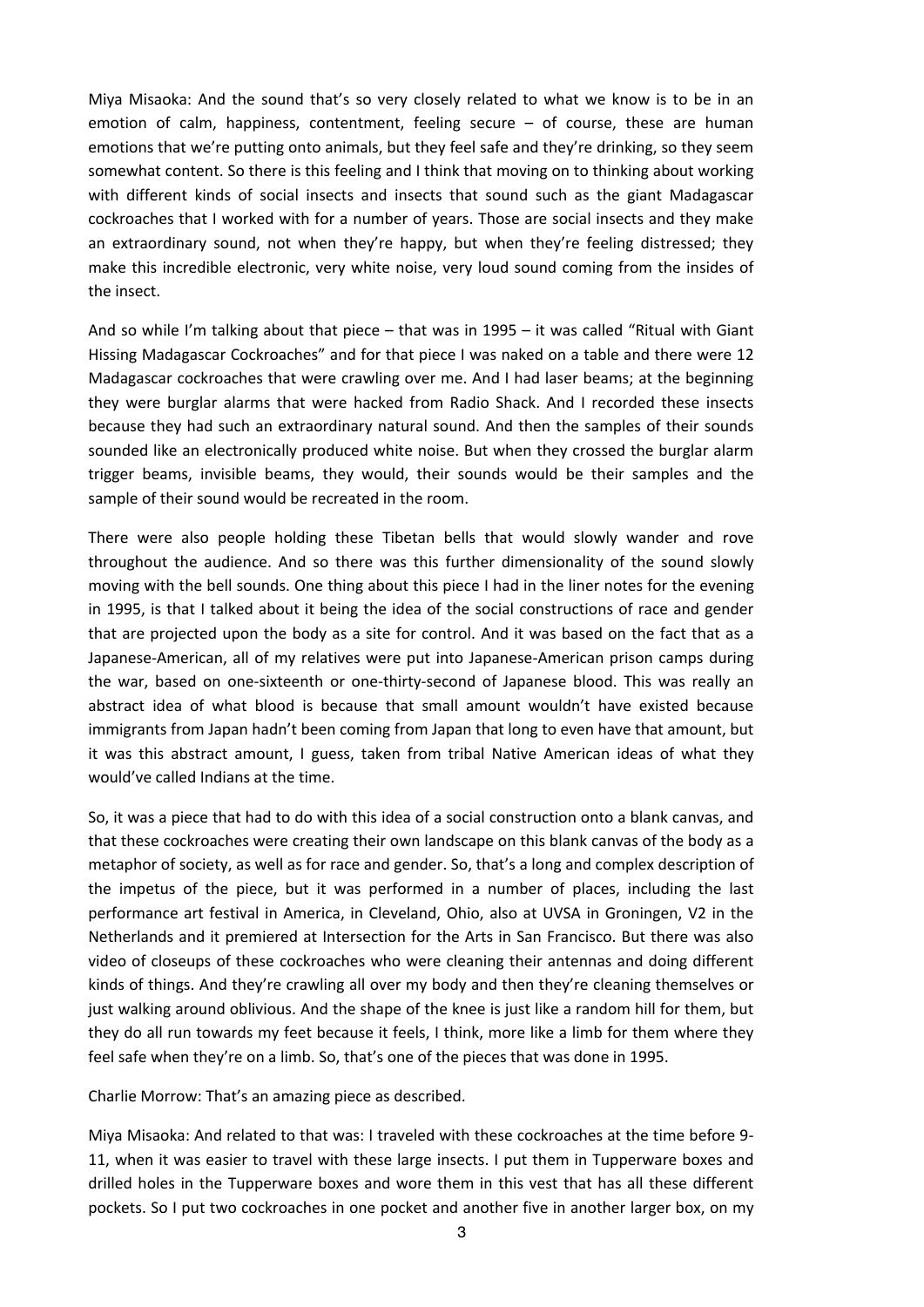back and different places. And then I was able to walk through the metal detectors because they cared about metal in those days. And so they traveled with me and I witnessed how they acted with each other. I only took one male and then the rest females. Because if I took too many males, they would just all fight with each other. But that was very interesting to watch them over a period of days. And I would be fascinated just watching them for hours in my hotel room every night. So it was an interesting time.

Another piece related to my insects was called the "Bees Show" or "The Bee Project." Again, it was social insects, showing how they relate to each other and how they exist both as individual insects, but also as a hive, as a group and what they're able to accomplish. It was in 1996, I had thousands of live bees and a glass exhibit hive. I took the smaller amounts of bees and put them in these tubes that my bee handler had and they created different pitches when they were in different tubes. And then when he put smoke into the glass exhibit, they would go up to a Csharp from a C. So their wings would go faster and they would create this humming, would change this chorusing of their sound depending on what the bee handler was doing. I had different video projections of the closeups of the bees and they created a bee dance. But the bees themselves do a bee dance and they're able to do with the movements of their bee bodies they're able to show where the best place is for the whole hive to go, which flower and they're able to do this mathematical relationship of the sun and different bees will go and advocate for different flowers to go to in different locations of the X and Y axis.

And then the bees as a group watch and, with all the pheromones going on as well, perceive which is the most favorable place for the hive to go. And so they do a bee dance when they agree that that's the place they want to go to and they all leave as a hive to that place. And I was also exploring the idea of improvisation and what kind of agency and subjectivity is happening. And how are their group decisions being made because they would make these group decisions. I'm sure that there's been a lot of research done since 1996, but all of it points to this higher ability of complexity in their behavior than what was previously understood. And I think that's true with a lot of the things that I've been working with, whether it's insects or plants. Or these ideas that plants and insects have a higher aspect to their networking and to their exchange of data and information than what was previously thought?

So, that's just kind of a general thing. But this bee show, because it was so difficult, I think I did it twice with the beehive. I did something called "Sound Culture" in 1995 that Ed Osbourne curated. And at that time, I had people on different stringed instruments and they would play the bow and emulate different kinds of sounds on string instruments with, of course, the vibrating buzz soundings and so created a musical composition that incorporated these sounds. And because it was so impractical to travel with bees, also people could die if they got stung and were allergic to them, I had to have someone on hand with the vacuum who could vacuum up if the exhibit glass broke. So, it became quite a production and impractical and so I created a stand-alone video called "Adventures of the Solitary Beat." It's a bit humorous and it talks about the bee dance. That show was able to have a life and travel because it was a video standalone piece that could somehow document all the work that I had done over the years And not have to carry the bees around. But I will mention that I did create a beehive environment using an old-fashioned multitrack system with eight channels. And the bees sounds would be in the eight speakers. This was presented at the San Francisco Electronic Music Festival. People would sit inside the circle and different aspects of the hive sounds would wave in towards them and then the wave would dissipate, etc.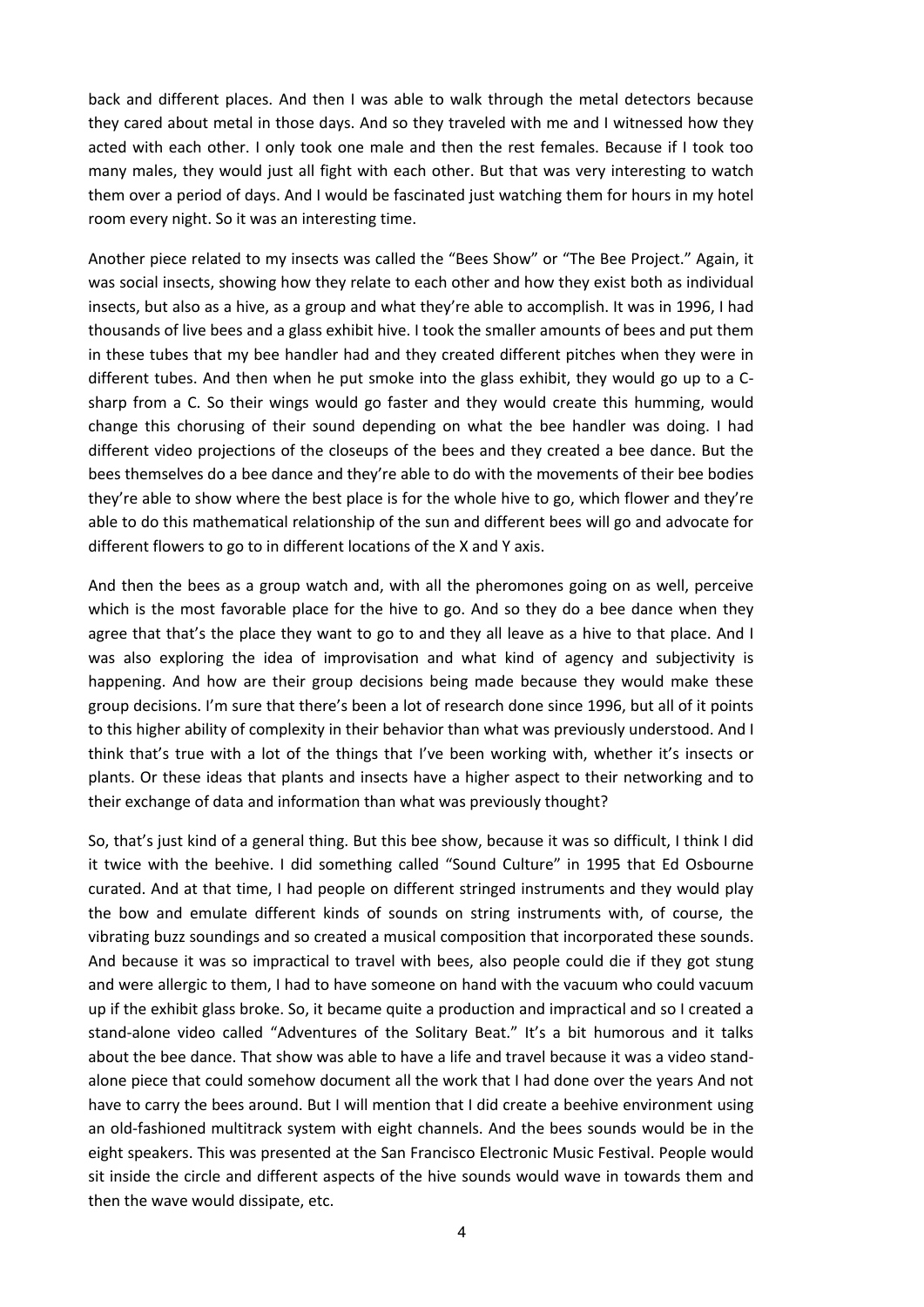Charlie Morrow: That's fantastic to hear that story. I built a beehive. My first immersive sound experience that I built with my sound Cube was a beehive performance at Michael Schumacher's Diapason Gallery. We had the queen bees chamber and you were in a satellite and bees came up through the floor and visit the queen bee. And so you had the sense of being in the hive itself, but the hive had the feeling as though it was a satellite above the earth because of the scale, because the hive was the size of the room and the room was 20 odd feet on the side.

So you had a tremendously scaled up beehive with large bee sounds coming up and bees circling and coming closer. In the next room we had a system that had separate speakers and if you created a vibration, the louder, more intense, your vibration was the more the bees would chase you around the room. The system would locate you and chase you around. So it's interesting that we overlapped because that's my first real sound Cube piece.

Miya Misaoka: Well, it's a natural thing to go to in a way. And I used this software that Ron Anderson was developing and it was before IRCOM had their specialized software. So, it was before all of that. Nothing could be done in real time. So, I had to draw in the software, how things would go and how fast they would go from speaker to speaker. And then later, of course, with different programs, systems, specialization, things became very different.

But speaking of the queen bee in the documentary made, well, it was like a mockumentary because it was funny as well as these photos of all these bees crawling on my body. But the idea that the queen bee is fed special food and the other bees are fed a very different kind of food. Any bee can genetically become a queen bee. But because this one bee is given this special food it changes and matures into a queen bee. And so I used that as an analogy of the class system and these class distinctions of the queen bee and the worker bee, etc. But that the hive is a very interesting sonic idea for humans, how we imagine the hive to be and our experiences with these and how we imagine what it would be to be inside a hive. And so it's a really fertile area.

I'm going to talk about another piece that I did called "For Birds, Planes and Cello." And this was one of my so called hits. Relatively speaking, it's quite a joke, but it was written for Joan Jeanrenaud from the Kronos Quartet and it premiered at Headlands Center for the Arts in California.

And later it was performed at the White Box with Alex Waterman and the Issue Project Room. And this piece was being performed between 2003 and 2007. I was living in San Diego and there are these deep canyons in San Diego. So, I took a microphone and with my friend Marcus Fernandez and we went down into these canyons with all this equipment. Actually, I hurt my back trying to climb with the tripods, etc. But I basically wanted to record an hour of uncut sound from very early in the morning to later on. And it was very interesting what happened because there's 200 both native and migrant species of birds in the San Diego canyons. And they're going from the Arctic to South America. And then there are native species there and they all kind of mingled together. But when the planes fly overhead and you're in a deep canyon, everything sounds like it's amplified. It's a very odd sensation that sounds like there's mechanical, electrical amplification going on. When in fact it's just all natural reverberation of the earth's shape. And so as the planes are going by the birds and all these 200 species are squawking and chirping and singing in response. And then the plane keeps going on its merry way and it's quiet in the canyon and the birds just settle down and they're quiet again. There's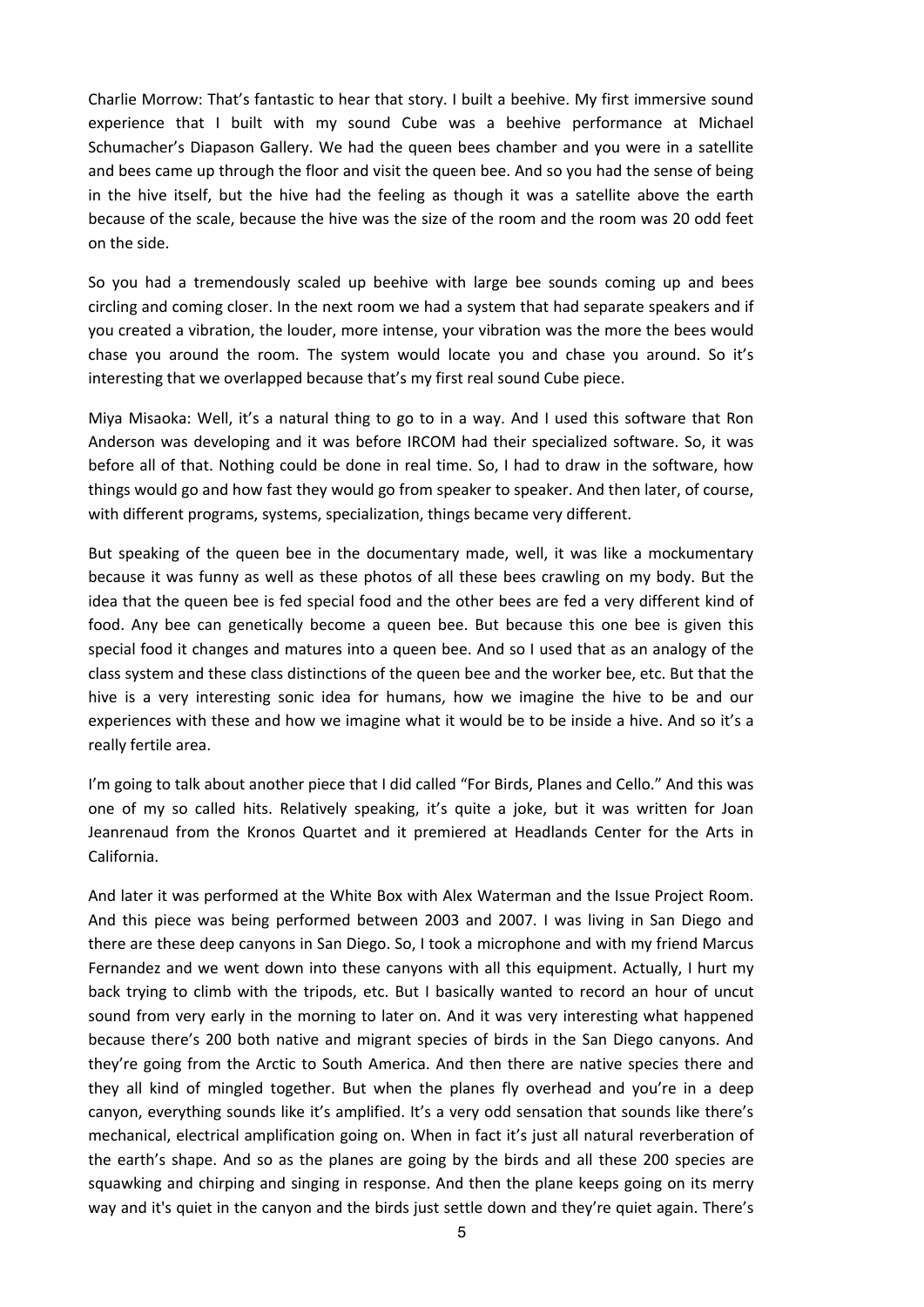this soundscape sound of the quiet field and then another plane comes by and the birds start building up again because the entryway, the incoming plane is kind of a long fade in, and there's also an associated fade in with the birds. It's really quite sonically interesting. And so what happens is that with the San Diego airport's early morning schedule, the planes create their own climax of the piece because the birds are chorusing and responding to the plane. And so it builds up to this constant noise and cacophony of these things.

And then I wrote in a cello part where Joan Jeanrenaud plays a detuned cello and the different times work with the sound of the engines, the mechanical industrial sound, the very noisy sound of the engine. And then there's the sound of the birds. She doesn't literally go to imitate all these different sounds, but she is a very big part of this composition. And so it was basically a one-hour recording of the Canyon. And it was in a time when what was in style was fast plunderphonics of two-second samples was all the rage at the time. So, this was really going completely against the grain of what was happening among the people doing sound and samples and field recordings, etc.

Charlie Morrow: Oh, that was a wonderful description, a really wonderful story. I think that, it seems like ... am I hearing right that you sense the communication as well as the sound. In every one of these pieces you're working with what you've become involved with, with what's going on, so to speak. You're not just appreciating it or getting off on it, you are actually setting up and enhancing communications and interrelations and that becomes little worlds that then animate.

Miya Misaoka: Well, I did not interact with the birds or the planes. I just kind of let them do their thing that they would do every day of the week. But by having a cello, writing the cello part with that, was not a completely transgressive act. But at the time, the purists and some of the people I was friends with thought that these soundscapes should be completely without any musical intervention at all and just purely a field recording. So there are these different ideologies that I think that I transgressed in different ways. And, of course, I mentioned the plunderphonics and really fast samples, which was the aesthetic of the day. And then also, on the other hand, there were the purists of the environmental field recorders who basically ideologically would not be in favor of any kind of musical instrument being put with sound recording, field recording. So, there's that.

Charlie Morrow: Marvelous. Your own role in this is, of course, what our conversation is about. You're the traveler and the composer and the gatherer of sound and the initiator of orchestrations. That's why I'm talking to you because of your gift for that kind of world making.

Miya Misaoka: Oh, thank you so much. I mean, that's very kind and I'm very happy to be talking with you because you were an incredible world maker. I'm fascinated by the worlds that you are a part of and that you contribute to and that you make. There are these inquiries I think of, why something is the way it is, or even how do we know we know something and what do we know? And then being in awe of particular experiences in a world that brings us out of our worldly bodies into some other kinds of space – mental and physical and spiritual space. I think that it's the closest thing to the awe of both existing in nature; I think we talked about experiences in nature and childhood. My dad did in particular as our families would go camping and at different times and also backpacking as a teenager, or I'd see, not just the sunset, but be in the woods and see deep ravines and lakes and fire falls and waterfalls, and have an incredible feeling of awe just being very much attuned to a larger sense of what the universe is. I think as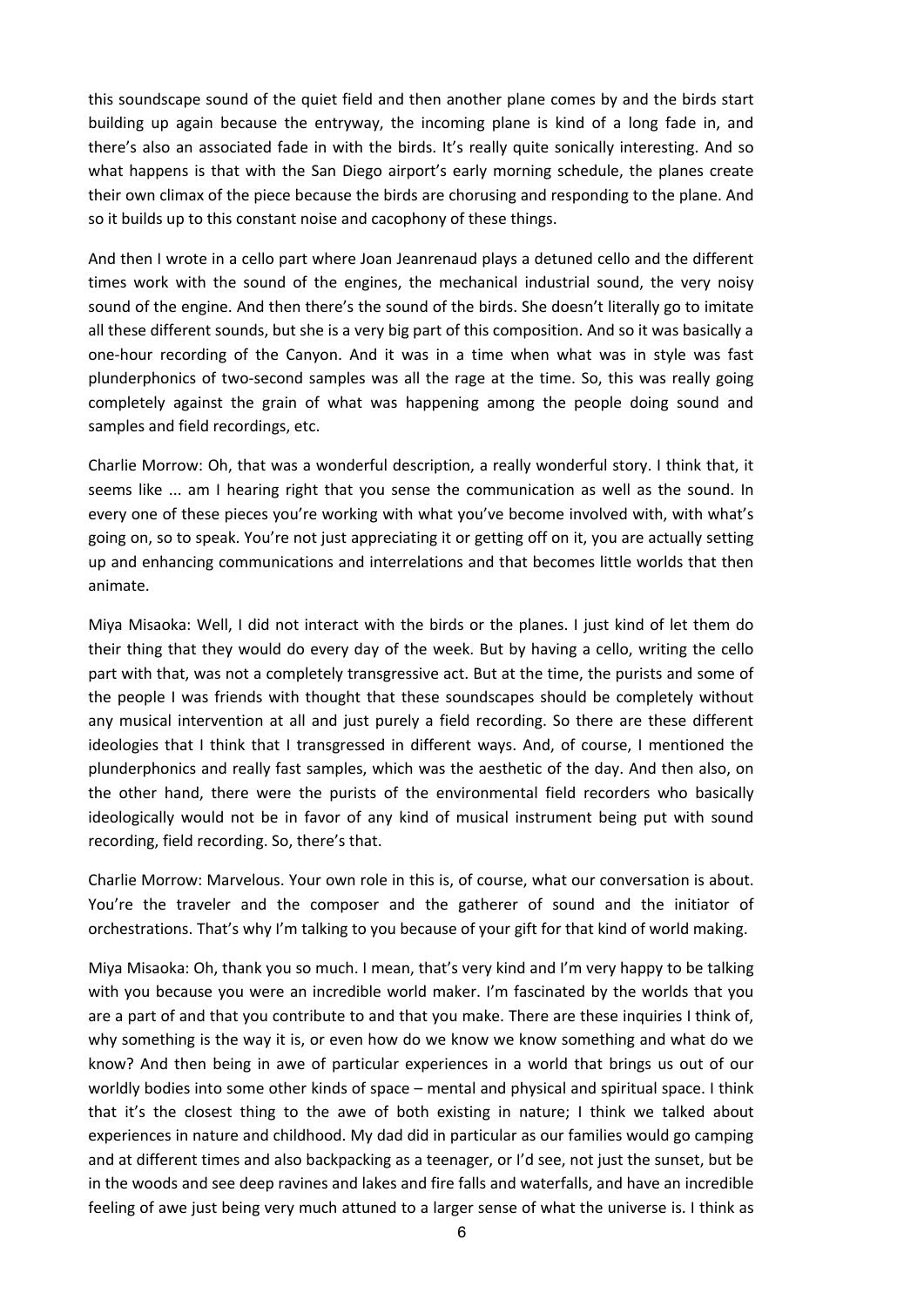a modern person that's the closest we can get to this kind of ritualized sense of being rooted with the universe and kind of a sense of eternal time. I don't want to say it's a religious experience, but it does that a little bit. I think when we try to recreate some of these feelings and sounds, those are areas of inspiration.

One piece that I did was called "While I Was Walking, I heard a Sound" and it was for three *a cappella* choirs and nine soloists and there were two conductors and one conductor, Robert Gary, was the main conductor of three choirs. One was a professional, new music choir called Volti. Another was the San Francisco Choral Society and there was a very high-quality children's choir that went all over the world and made CDs.

And then I got nine soloists who were opera singers and new music, experimental vocalists, and It was commissioned by the Yerba Buena Center for the Arts for their 10th anniversary and it was an extraordinary opportunity. I created this piece and I wanted the sense that you could be walking and that you would hear these different kinds of sounds as you were walking. So, I would have the sound, for example, snake through the orchestra of singers, or I should say the different choirs, from one person to another. There were, I think, 40 individual voices and 120 singers altogether singing and at different times the choirs would be distinct and at different times there would be individuals and the movements would be divided by, everything was phonemes. There was no libretto, it was all phonemes. And so things were divided into consonants and vowels. So the first movement was all vowels. The next movement was all the hard consonants of the K's. And then the soft A's and E's and O's, etc. And then there were *a cappella* people; it was all *a cappella* and there were singers in the different balconies as well. So, there were these human bodies, almost like individual speakers that would be activated and non-activated. But through the score, they would sing at different times. And it was this way of composing that brought out both this location of the sound source and acousmatic Schaferian sensibility as well as more of a soundscape.

In fact, there's one part of this composition where all the choirs do natural sounds with their mouths, the sounds of water dripping and the sounds of what would happen in a natural soundscape. So, that was very interesting as well. And I found out that with more than a hundred people, there's a few people who have very good bird call sounds. And so I would invite them to do a few bird call sounds and other times when they would all whistle together and that would really sound just like birds and other times when they would use their mouths like a rhythmic percussive instrument. So, at different times their mouth shapes were delineated. You know, what kind of precision of the shape of their mouth, etc., and different sounds would come out based on their armature or the shape of the mouth. At times, it sounded like they were rhythmic, rhythm and percussion instruments maracas, etc. So, it was really this exploration of the body, the human body and the mouth and all these amazing singers. And then what they could do both with sometimes tonality and then other times more of a sound world.

Charlie Morrow: Lovely. I'm very touched by the descriptions. When we had our dinner together recently, there was the deep interest that you shared in the communication between plants and my house is in a forest in Vermont and one of the stunning experiences is to hear the wind arrive from a long distance away and pass you and keep on going and disappear because there's continuous forest. I followed some of your links where people have been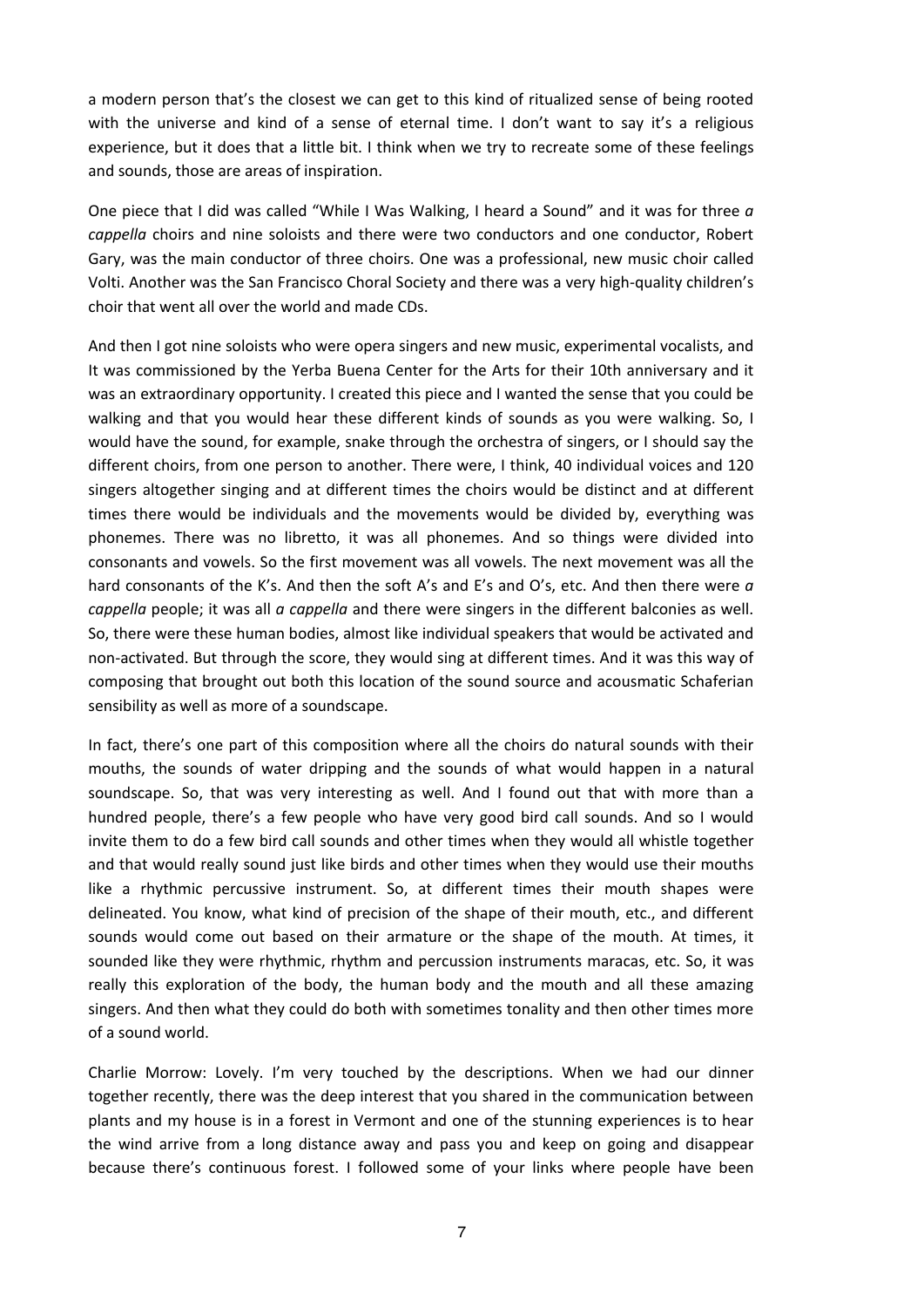studying how trees communicate. And I'm just wondering: are you making a piece from this idea? Or where are these thoughts taking you?

Miya Misaoka: The pieces that I've been doing with plants have been experiencing a rebirth of sorts. And I started doing these pieces in the late 90s. We were using a philodendron because philodendrons are sebaceous so they can support sensors, medical equipment being put on them and they grow fast and they are semi-tropical. They have to grow towards the light, but they also wind themselves around things and they have to make so-called decisions of: do I climb over there; they follow the water, they follow these things but they also do different things.

I typically talk about Aristotle, when asked, what is the difference between a plant and a human? And he answered that plants are not mobile and humans are. And so that's the difference, but actually, plants in the rainforest, they live on a canopy on top of the rainforest and they send their roots systems down when there's favorable conditions of the soil. And when it becomes unfavorable, they stop nutrients and water from going to those roots. So, they cut those roots off and they move to another area and then shoot new roots down. So, they're able to really traverse areas of meters, yards and they're actually quite mobile. They move slowly, but they do move.

Plants have a root system that has concentrated cells and are able to have a system for determining the plants larger functions of what happens. So, I'm not calling the root system a brain, but just saying that there is some kind of coordination going on, that's very clear. But I've been invited by the Toronto Biennale to do a piece.

So, I'm preparing that for a number of different plants and some of the plants will be using Siri's voice and reading out different statistics of global warming in different parts of the world. So, if somebody goes and interacts with the plant at different times, there'll be some sounds that will be abstract sounds and at other times there will be readings of climate change – I don't use the words "climate change" – but readings of the sounds of radio broadcasts and other kinds of news outlets talking about how hot it is in one part of the world and other parts, etc.

I just did a piece called "Oak Plants in Germany" at Mainz University. I had sand on the floor and then video projections on the sand. And then when people interacted with the plant, the plant would respond with projections on the sand. People touch the leaves, etc. And so another one was called "Don't Kill Plants (Leaves are Murder, Meat is Murder)." It's kind of a funny to take on the "Meat is Murder" popular song [by the Smiths] and the idea that plants, because of all of this activity and this complex behavior that they have, are in a way eating them. You don't even want to, actually, eat them after working with them a lot. You just feel like they're too intelligent to eat. But, of course, we have to eat plants. It'd be very difficult if we didn't.

Charlie Morrow: In my experience with certain tribal individuals, the idea of talking to a plant was part of the tradition. So, for example, amongst the Seneca Indians, one of the artists that I knew through Jerry Rothenberg was a guy called Avery Jimerson and he lived in upstate New York and he knew hundreds and hundreds of songs and rituals and he was a ceremonial leader. But he also knew the tradition of making life masks, which would mean that he would carve a ceremonial mask, to be worn by himself or others in rituals, on a living tree and he would communicate with the trees before he even made one incision. He would just communicate all about it so that the spirit would migrate from the tree and he would make a deal basically to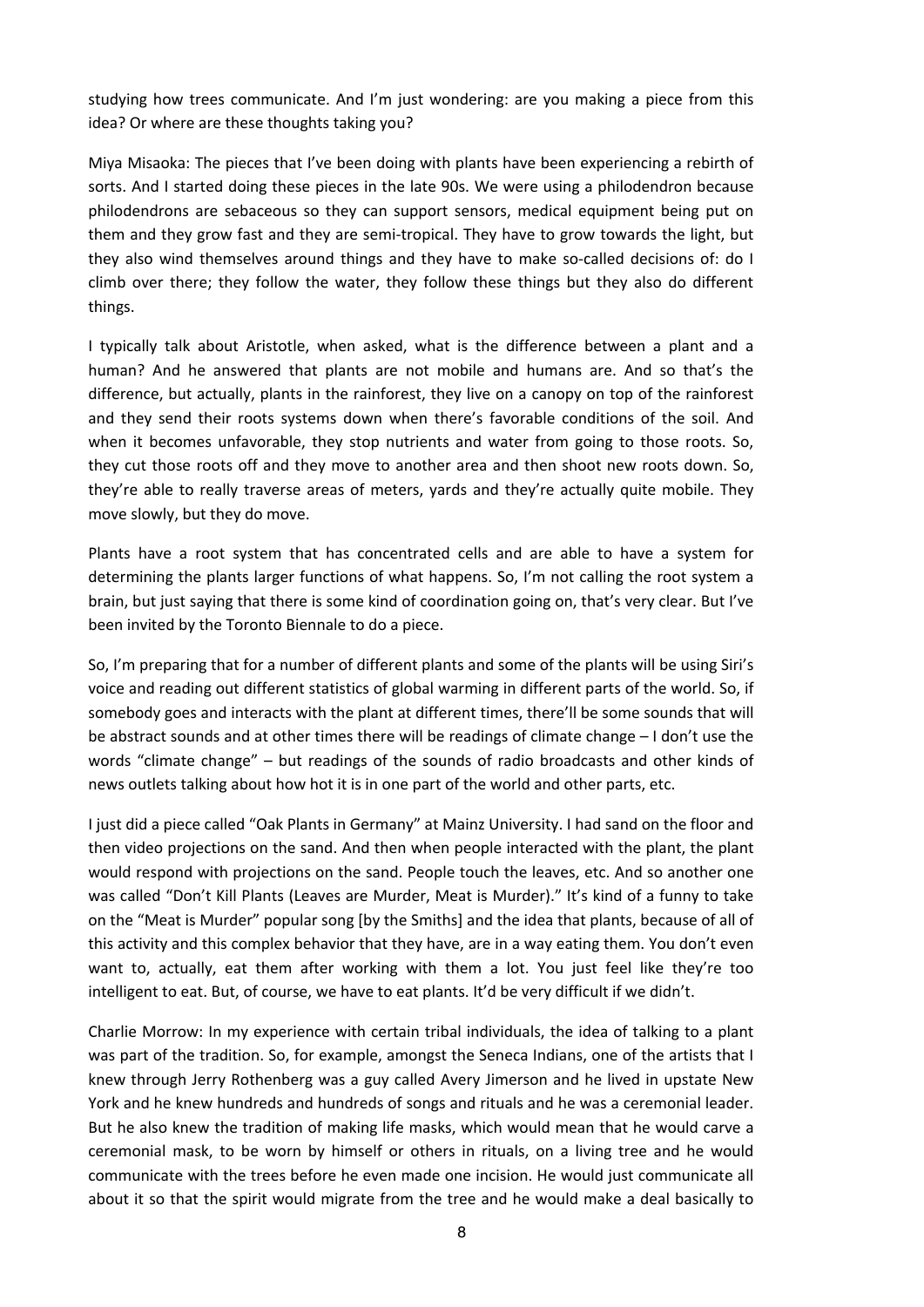animate the mask and the tree would understand what it was about. Somehow I thought that tale would be interesting for you.

Miya Misaoka: No, that is. You know, I used to do these pieces in the 90s and at one point I had a big group of gardeners come to one of the performances. They had never come to any kind of new music concert before and they heard about this one and they came and they were from some gardening association or club. People would come up to me afterwards and they would tell me about a plant in their lives that was very important to them. Like maybe a tree in their yard that had been in the yard for generations, and they felt a kind of kinship with it. It was very moving and it reconnected me with people for awhile too, because I think I was a very active musician at one point and playing and organizing ensembles. I had my own ensembles, I improvised with other people. You know, I was a woman and often it was just men in the groups. And it became very difficult because I had to have the leadership role and it's not easy to keep bands together. So, I just got fed up at one point working with people in bands and musical collaborations. So, I decided to start looking to other species to have as kind of living entities. That was not all of the drive, but it was definitely a portion of it. I would say, working with insects and the plants was a relief from humanity a bit. I had my own issues with the insects and the plants also. But one thing the plants did do is they kind of brought back this humanity in a sense, because everybody would come up and really tell me things that they'd never told to anyone before, and then they'd go on about a story whether it was their garden or different things with plants that had a huge impact on their lives. They didn't think about it until they saw my piece with plants. So, it's interesting.

Charlie Morrow: Well, that's extraordinary because I think you've stumbled on some of the steps that made it possible for our species to begin to take steps beyond our small habitats. The relationship with plants, relationships with certain animals meant the beginning of another kind of life. It was those relationships that opened up territories.

Miya Misaoka: Hmm. Yea, territories, that's interesting. There was this commission from the EMF or Electronic Music Foundation. And for that piece I wrote something called "The Last Living Stream in New York City." And it was Minetta Creek. So, part of the reason I had this connection to Minetta Creek was, for some odd coincidence, Joan LaBarbara and Morton Subotnick had an apartment on Minetta Creek. On top of it. I told her I was doing this piece on the last living stream of New York City, Minetta Creek, and I was interviewing people who had a relationship with the Creek, somehow, this underwater flow of water under their buildings in a very heavily populated, urban environment of New York City.

And so Joan said: well, you can come over and record it when it's raining, you can actually hear it. And so, at one point it had been raining and she called me up and I was able to go there and then go down into her basement. And sure enough, you could hear the water running with the microphones. So, I recorded the sounds in her and Morton Subotnick's apartment, which I thought was really an odd coincidence as well, I mean, they are such luminaries in this New Music, experimental scene, and electronic music. And then to have this stream running underneath and me recording it. I thought that was an interesting set of things happening.

I did this piece at Judson Church that was multichannel with water and, and I think some video of different streams and interviews with people and I also interviewed someone from New York University Library and they would talk about how when it rained a lot the floods would come and they could hear Minetta Creek underneath. And it was almost like this kind of ghostly kind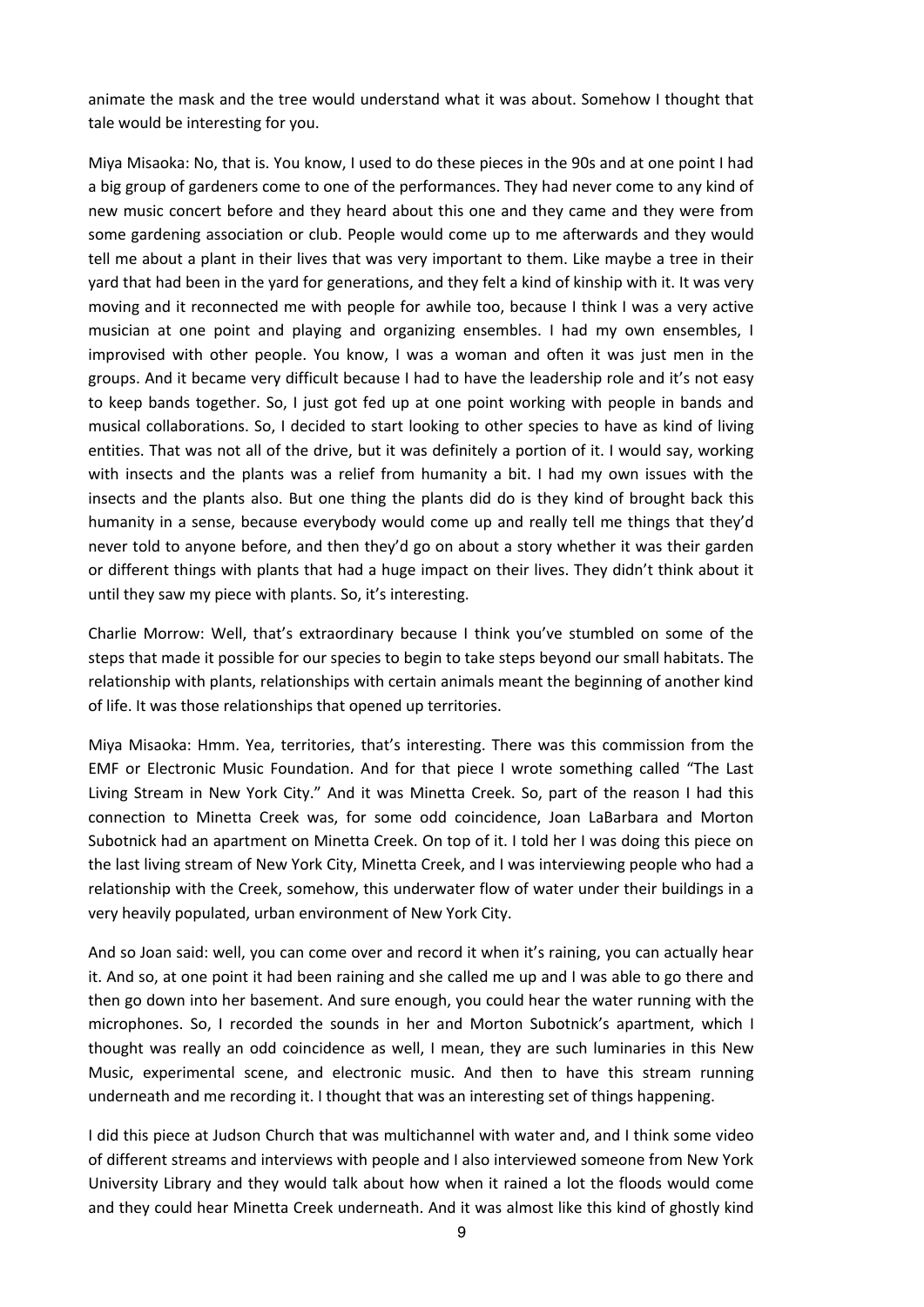of entity that would rise and fall with the weather in a kind of a metaphysical way, but also very real in the sense of flooding. Of course, now we think of flooding in much more dire, extreme, non-nostalgic ways, but, at the time, there wasn't such horrible flooding all over the world like there is now and it was a little bit more whimsical to have Minetta Creek flowing underneath your building.

Charlie Morrow: Have you ever had a dialogue with Annea Lockwood about streams and rivers?

Miya Misaoka: Not specifically, although she's an amazing pioneer, a huge figure in sound. And I've been in dialogue with her about different things. Actually she showed me on her iPhone a score she made with the maps of the Hudson River and the tributaries and ideas of a score.

Charlie Morrow: Well, I think that we've had a wonderful chat. Is there anything more you'd like to add?

Miya Misaoka: I have two other things to talk about and I'll try to be brief.

Charlie Morrow: You don't have to be brief. This is your time.

Miya Misaoka: One is called "A Long Way to F Sharp." It was these 12 speakers that were in a large circle and it was a 12-hour piece and a 12-day piece, and then, theoretically, a 12-year piece. So, these different frequencies would very slowly move and, depending on which way you ran, there'd be an arpeggio – woooop – going up. And if you ran in the opposite direction inside the circle, it would go down. This piece had a little bit more to do with our movements and then perception and how things interact. That was done at a private college in Florida. But it brings me to a more recent piece, which is called "Vaginated Chairs" that was done at MoMA PS-1 and KunstMuseum Bonn, Germany. And more recently at Mainz University and at the Fridman Gallery. And that's where there were 12 chairs and they were each tuned to a different frequency with transducers and there were these individual small vaginal inserts that were nontoxic silicon, embedded with a small little PSO mic that people would insert into the vagina. And so there'd be sounds from their bodies going into the space with all the speakers. And so there'd be the sounds of the buzzing and vibrating chairs with different, specific frequencies along with some people wearing these inserts. So, this piece could have been done with Bluetooth with no explicit or visual wire, but actually MoMA said they wanted to have that wire because it showed to the audience, to the viewer that something different was happening than just people sitting on chairs. So, from their pant legs, you would see a wire coming out of the bottom of their pant legs from their shoes and going into the mixer. So, that was interesting because I wrote this kind of manifesto called "Re-imagining Vagina Perception" and the vagina is the third ear. And the idea that the ear looks like a vagina, but without the bony cartilage. But, due to repression of talking about the vagina for young girls, like you can't use the word, they're not supposed to touch themselves, etc., this area has been really repressed and this area of possible perception has also been repressed. But, because we sit down on chairs and benches all the time, through body conduction, bone conduction, and then this area of perception, we're actually developing a higher level of perception, since we're doing so much sitting as human beings.

So, there's this article that I'm writing that hopefully will be published soon that talks about that. And, of course, different people who've talked about the third ear before.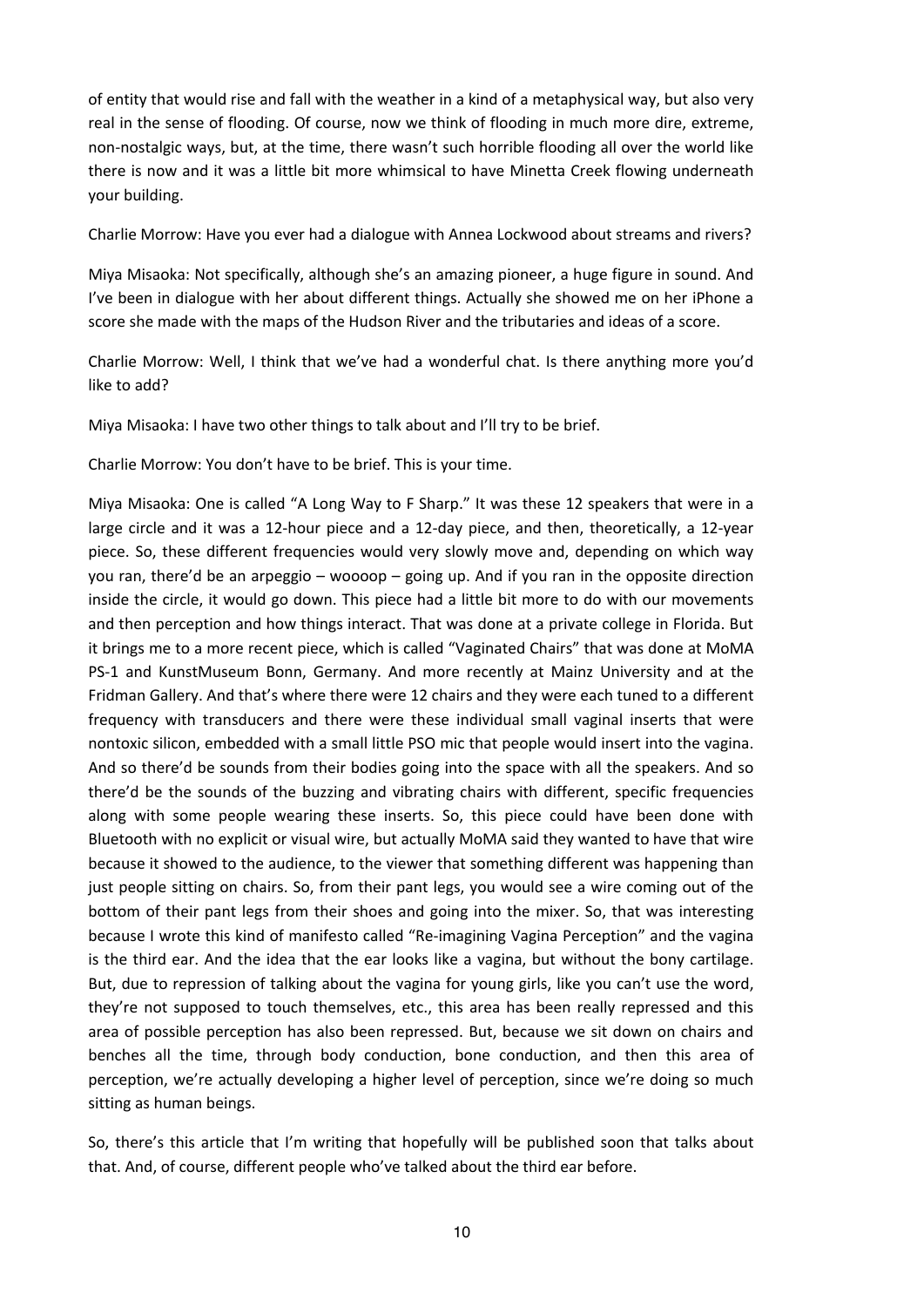And also I wanted to mention a piece that I did call "The Ear Hut," which was a commission from Sonic Innovations at the Caramoor. There's these different traffic signs that are yellow, and they look like official traffic signs, but they're spread throughout the Caramoor Park. The signs say LISTEN AHEAD. And then there's an ear hut that I built. It's a small hut and you sit on a bench and you experience sound from these horizontal slots, I call them ear slots and there's no boundary between the inside of the head and the outside environmental sounds. So, it's a way of accessing both and having these permeations of the membrane between the inside and outside; the sounds go back and forth without us thinking so much.

There are also sounds that I've recorded and I've embedded into the bench in the ear hut. So you hear those sounds in the ear hut and the sounds of the outside and it's this experience of the inside and outside and the hidden and the revealed because there's things that are like that in terms of what's inside it and you can't hear what's outside, etc. So, just thinking about the ear hut in general – it's a different kind of building an architectural space, however small and humble, that is built to privilege the ear over the eye and it's conceptual, but it also kind of hearkens back, I think to Wilhelm Reich and the Orgone machine [ed: box], and thinking about these kind of metaphysical, spiritual places that exist in our imagination. I think they can be revisited in different ways that enhance our listening experience and how we experience the sounds of our different environments of the inside of our bodies, our brains, how we imagine a hive and how we experience the outdoors.

Charlie Morrow: Quite lovely.

Miya Misaoka: Thank you. I'm sorry, I just feel like I was talking about myself this whole interview.

Charlie Morrow: But that's the idea; this is you. You're leading us on a journey through your exploration, so it's appropriate.

Miya Misaoka: Well, I want to be able to do the same for you at some point, so that we can reverse this process... But all this talking, I never thought about William Reich and the Ear Hut before, but actually, the Orgone and William Reich business was a big part of my consciousness as a teenager. So, it actually comes together for me.

Charlie Morrow: Did you build an Orgone box?

Miya Misaoka: No I didn't. But the whole book, *Listen, Little Man!* And some of those ideas of you know, the group of my friends and my colleagues, even as a very young person, we were very much obsessed, a little bit humorously, with William Reich and these kinds of things. But I never put two and two together. So, it's interesting.

Charlie Morrow: Have you gone up to Maine to where he was? There is apparently something of his where he lived and where he worked.

Miya Misaoka: I've just seen photos, photographs of the Orgone box, which just looks like a closet with a chair inside. I've never been there though. I brought my students to the David Tudor rainforest that's at MoMA. David Tudor has a bunch of his instruments at Wesleyan, which I hope to see. I was able to study with him for a short while at Mills College, when he was a visiting artist. And there were just cables everywhere; there wasn't an emphasis, on things being really pretty and clean. It was just more about the sounds and having things work and